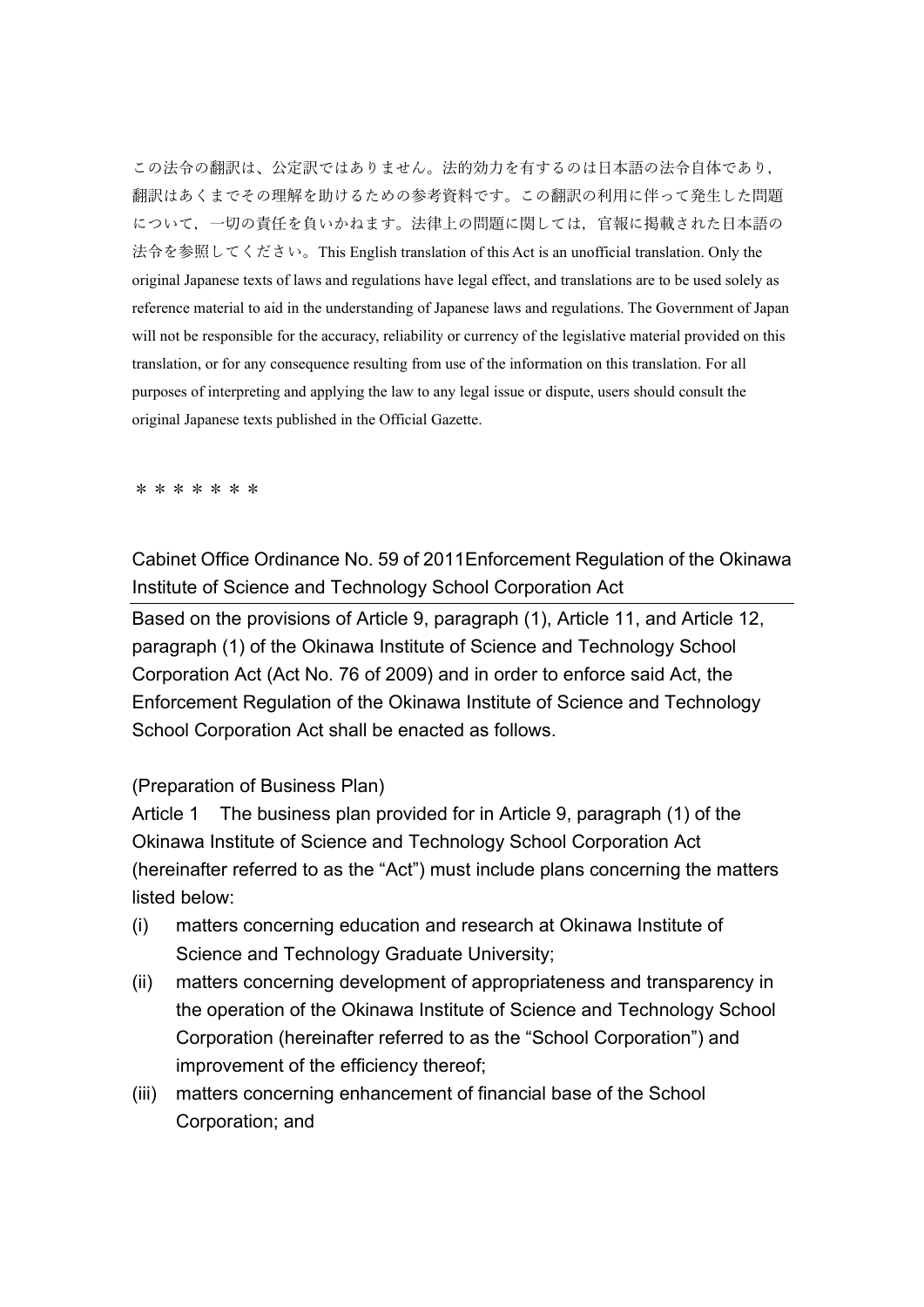(iv) in addition to those matters provided for in the preceding three items, matters concerning business affairs of the School Corporation.

## (Application for Approval for Business Plan)

Article 2 (1) When intending to receive an approval for the business plan pursuant to the first sentence of Article 9, paragraph (1) of the Act, the School Corporation must submit to the Prime Minister a written application describing the business plan with the following documents attached by 30 days prior to the commencement of the relevant fiscal year.

- (i) an income and expenditure budget;
- (ii) a projected balance sheet and projected income statement for the preceding fiscal year;
- (iii) a projected balance sheet and projected income statement for the relevant fiscal year;
- (iv) in addition to those documents provided for in the preceding three items, reference documents for the business plan.

(2) When intending to receive an approval for the amendment of the business plan pursuant to the latter sentence of Article 9, paragraph (1) of the Act, the School Corporation must submit to the Prime Minister a written application describing the following matters with the amended business plan attached. In this case, if such amendment requires changes to the documents listed in items of the preceding paragraph that were attached to the application, the School Corporation must attach the changed documents.

- (i) matters to be changed;
- (ii) date of change; and
- (iii) reasons for the change.

### (Application for Approval for Borrowing)

Article 3 When intending to receive an approval for the borrowing of funds with a payment period exceeding one year pursuant to the provisions of Article 10 of the Act, the School Corporation must submit to the Prime Minister a written application describing the following matters:

- (i) reasons why the borrowing is necessary;
- (ii) the amount of the borrowing;
- (iii) the lender;
- (iv) the interest rate of the borrowing;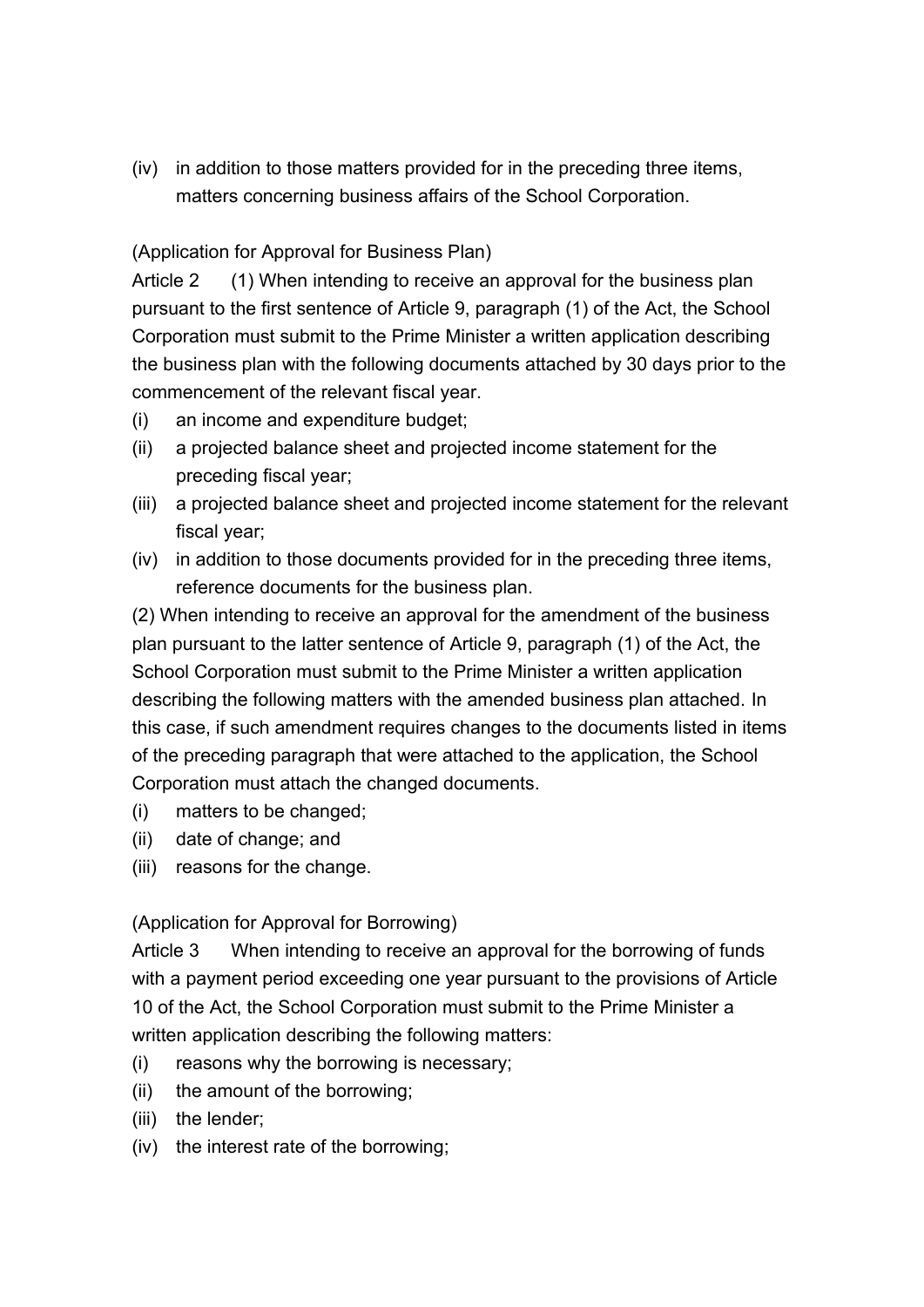- (v) the method and due date of repayment of the borrowing;
- (vi) the method and due date of payment of the interest; and
- (vii) any other necessary matters.

## (Scope of Important Assets)

Article 4 Important assets provided for in Article 11 of the Act as prescribed by Cabinet Office Ordinance shall be the land, buildings, and other assets designated by the Prime Minister.

(Application for Approval for Transfer, etc. of Important Assets)

Article 5 When intending to receive an approval for receipt, transfer, exchange, or provision as collateral (hereinafter referred to as the "transfer, etc.") of important assets pursuant to the provisions of Article 11 of the Act, the School Corporation must submit to the Prime Minister a written application describing the following matters with a document certifying the transfer, etc. attached:

- (i) content and appraised value of the assets subject to the transfer, etc.;
- (ii) conditions of the transfer, etc.;
- (iii) methods of the transfer, etc.; and
- (iv) a statement to the effect that the transfer, etc. does not adversely affect the operation of the School Corporation and reasons therefor.

# (Accounting Principles)

Article 6 (1) The accounting of the School Corporation shall be as provided for in this Ordinance and, any matters thereof not specified by this Ordinance shall be in accordance with generally accepted corporate accounting standards. (2) The corporate accounting standards published by the Business Accounting Council provided for in Article 24, paragraph (1) of the Order for Organization of the Financial Service Agency (Cabinet Order No. 392 of 1998) shall be deemed as generally accepted corporate accounting standards under the preceding paragraph.

(3) The accounting standards for the Okinawa Institute of Science and Technology School Corporation that are separately publicized by the Prime Minister as the accounting standards applying to the School Corporation shall apply in preference to the generally accepted corporate accounting standards provided for in paragraph (1).